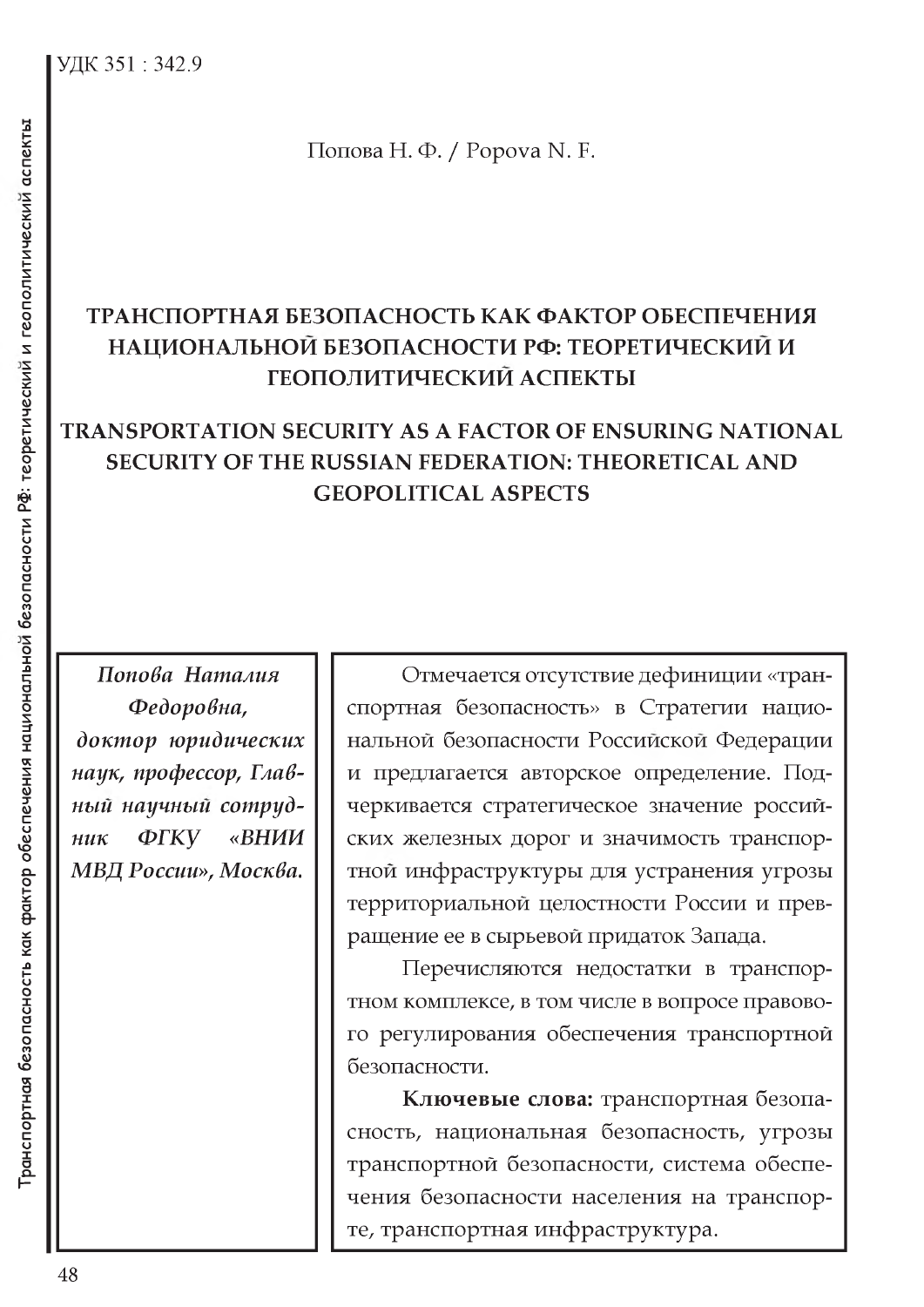*Popova Nataliya Fedorovna, Doctor of law, Professor, Chief research worker of State-owned Federal State Institution All-Russian Scientific Research Institute of the RF MIA, Moscow.*

The lack of definition of "transportation security" in the Strategy of National Security of the Russian Federation is noted in the article and the author suggests its own definition. Here is emphasized strategic significance of Russian railways and importance of transport infrastructure to eliminate the threat to territorial unity of Russia and its turning into raw material appendage of the West.

Here are listed deficiencies in the transport sector, including the issue of legal regulation of ensuring transport security.

**Keywords:** transportation security, national security, threats to transportation security, system of public safety in transportation, transport infrastructure.

В соответствии с Федеральным законом от 09.02.2007 № 16-ФЗ (ред. от 18.07.2011) «О транспортной безопасности» транспортная безопасность - это состояние защищенности объектов транспортной инфраструктуры и транcnopTHbix cpegcTB ot aKToB He3aKoHHoro BMemaTenbCTBa.

Целями обеспечения транспортной безопасности являются устойчивое и безопасное функционирование транспортного комплекса, защита интересов личности, общества и государства в сфере транспортного комплекса от aKToB He3aKoHHoro BMemaTenbCTBa.

Основными задачами обеспечения транспортной безопасности являются: 1) нормативное правовое регулирование в области обеспечения транспортной безопасности  $[1; 2; 3; 4; 5; 6; 8]$ ; 2) определение угроз совершения актов незаконного вмешательства [11]; 3) оценка уязвимости объектов транспортной инфраструктуры и транспортных средств [12]; 4) категорирование объектов транспортной инфраструктуры и транспортных средств [18]; 5) разработка и реализация требований по обеспечению транспортной безопасности [15; 16; 17; 19]; 6) разработка и реализация мер по обеспечению транспортной безопасности; 7) подготовка специалистов в области обеспечения транспортной безопасности; 8) осуществление федерального государственного контроля (надзора) в области обеспечения транспортной безопасности [10; 20; 21]; 9) информационное, материально-техническое и научно-техническое обеспечение транспортной безопасности.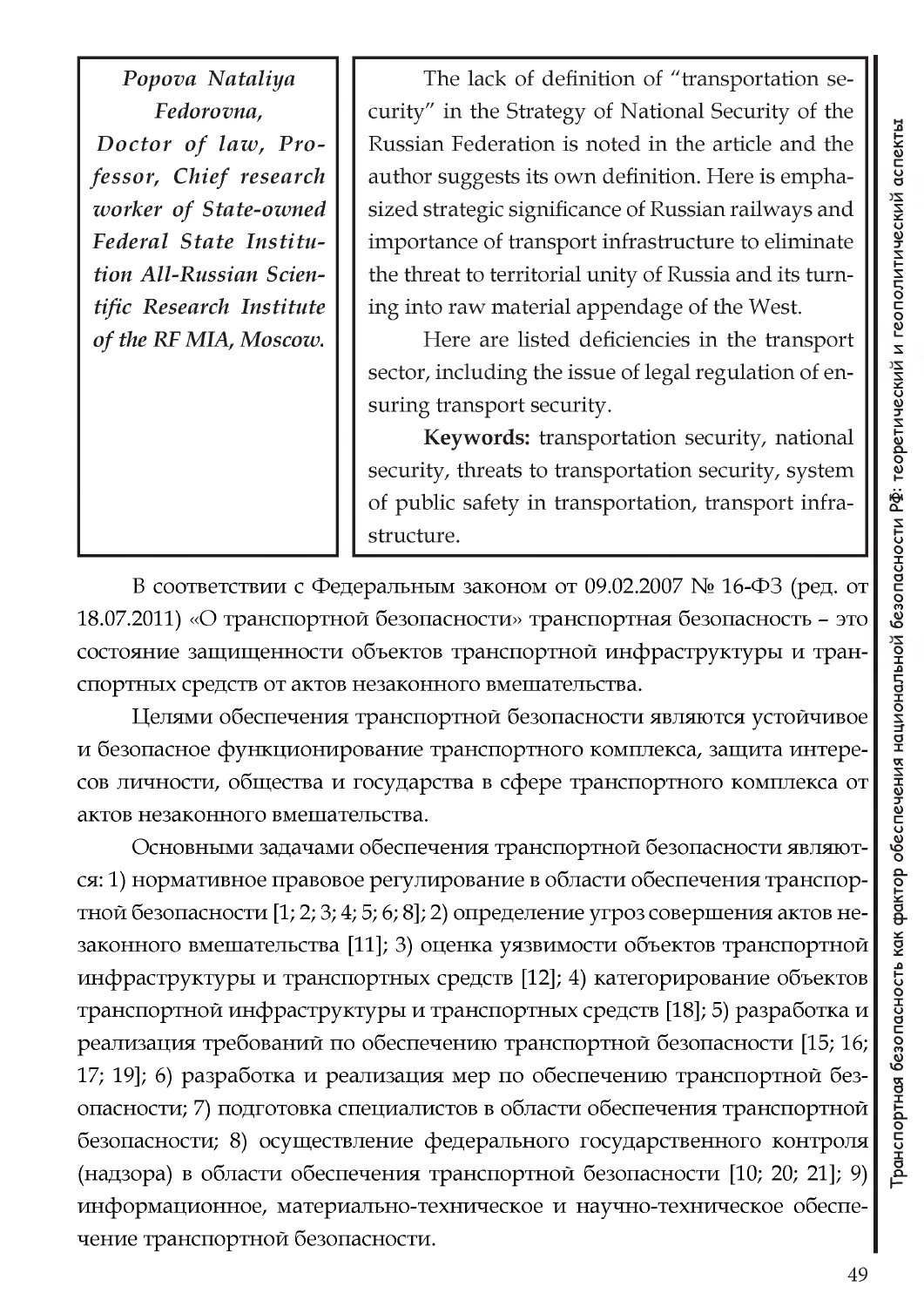Необходимо отметить, что законодательное определение транспортной безопасности подразумевает только защищенность транспортных средств от актов незаконного вмешательства, т. е. от террористических актов. Но на практике гораздо больший вред жизни, здоровью граждан приносят транспортные катастрофы, вызванные различными техническими неисправностями транспортных средств (отказ тормозных систем, двигателя и т. д.), а также «человеческим фактором», т. е. нарушением правил безопасной эксплуатации со стороны водителей этих средств. Вспомним катастрофу теплохода «Булгария» и другие происшествия. Не проходит ни дня, чтобы в СМИ не сообщалось об очередной транспортной аварии с человеческими жертвами по вине водителей или в связи с техническими неисправностями транспортных средств.

Ежедневно в транспортных авариях в России погибает около 100 человек (преимущественно на автомобильном транспорте) и несколько сотен получает травмы различной тяжести. А за год в них погибает до 40 тысяч человек. В СМИ повышенное внимание уделяется авиакатастрофам и, пока еще, к счастью, редким, авариям водных судов [33, 5-9].

Поэтому руководством страны намечен перечень эффективных мер, реализация которых должна обеспечить положительный эффект уже в ближайшее время [8; 9; 14]. При этом, однако, следует учитывать, что рост аварийности на транспорте назревал в течение многих лет и является результатом неэффективного государственного управления отраслью.

Вопросы обеспечения транспортной безопасности были предметом исследования многих ученых [22; 24; 27; 31, 87]. В научных работах термин «транспортная безопасность» толкуется более расширительно по сравнению с законодательным его определением. Так, С. В. Проценко [29, 40-43], квалифицируя угрозы транспортной безопасности, предлагает их классификацию в зависимости от источников возникновения (угрозы техникотехнологического, социального и природного характера). К угрозам общего типа автор относит физический износ и моральную «усталость» транспортных средств, путей сообщения, недостаточную подготовку экипажа, персонала транспортных объектов и т. д.

Б. Н. Дудышкин [25] говорит о необходимости разграничения обеспечения безопасности на транспорте на два блока защиты от угроз: обеспечение безопасности эксплуатации транспорта и обеспечение безопасности от актов незаконного вмешательства в объекты транспортной инфраструктуры и транспортные средства.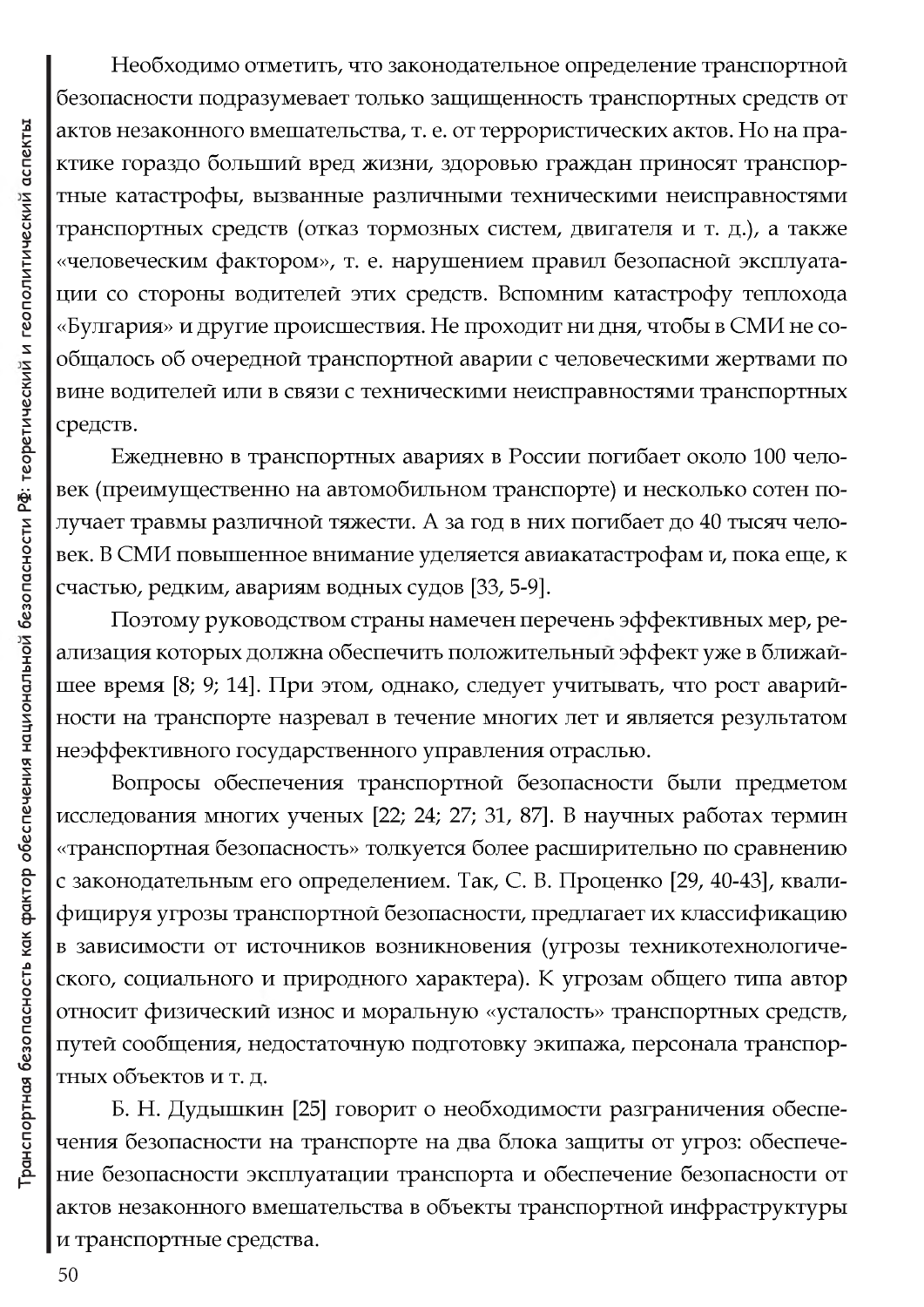А. М. Скрынник [30, 58-63] также делает вывод о том, что в ФЗ № 16-ФЗ | «под транспортной безопасностью в настоящее время понимается исключительно безопасность антитеррористическая, т. е. социальная. Он правильно отмечает, что по каким-то причинам Законом игнорируются еще два вида угроз - природного и техногенного характера» и верно утверждает, что «не стоит игнорировать ни одну составляющую транспортной безопасности, государство должно обеспечивать комплексную (системную) защиту от всех видов угроз, и в первую очередь - методом правового регулирования».

В то же время в распоряжении Правительства РФ от 30.07.2010 № 1285-р «О создании комплексной системы обеспечения безопасности населения на транспорте» определены и другие виды угроз транспортной безопасности помимо совершения актов незаконного вмешательства, а именно угрозы техногенного и природного характера и предусмотрено принятие обеспечительных мер по обеспечению транспортной безопасности по видам транспорта, раздельно.

Кроме этого, можно поддержать предложение А. М. Скрынника о том, что «нужно прийти к единообразному пониманию транспортной безопасности применительно к другим видам транспорта с тем, чтобы исключить синхронное использование в нормативных правовых актах внешне схожих понятий, таких, как «безопасность на транспорте», «безопасность транспортного комплекса», «безопасность на морском транспорте», «безопасность морской деятельности», «безопасность на железнодорожном транспорте»  $M$  T.H.

С. М. Зырянов и В. И. Кузнецов определяют «безопасность на транспорте как состояние защищенности от угроз, обусловленных: 1) техническим состоянием транспортных средств и объектов транспортной инфраструктуры; 2) нарушениями правил движения и эксплуатации операторами транспортных средств; 3) вмешательством в функционирование объектов транспорта извне. Первые два вида безопасности они называют технической безопасностью (статика) и безопасностью движения и эксплуатации транспортных средств, или технологической безопасностью (динамика) соответственно, последний транспортной безопасностью» [26, 5-12].

По нашему мнению, термины «безопасность на транспорте» и «транспортная безопасность» тождественные понятия. Необходимо расширить содержание законодательного понятия «транспортная безопасность» с учетом названных угроз ее обеспечению. Можно предложить такую редакцию понятия «транспортная безопасность» - это состояние защищенности объектов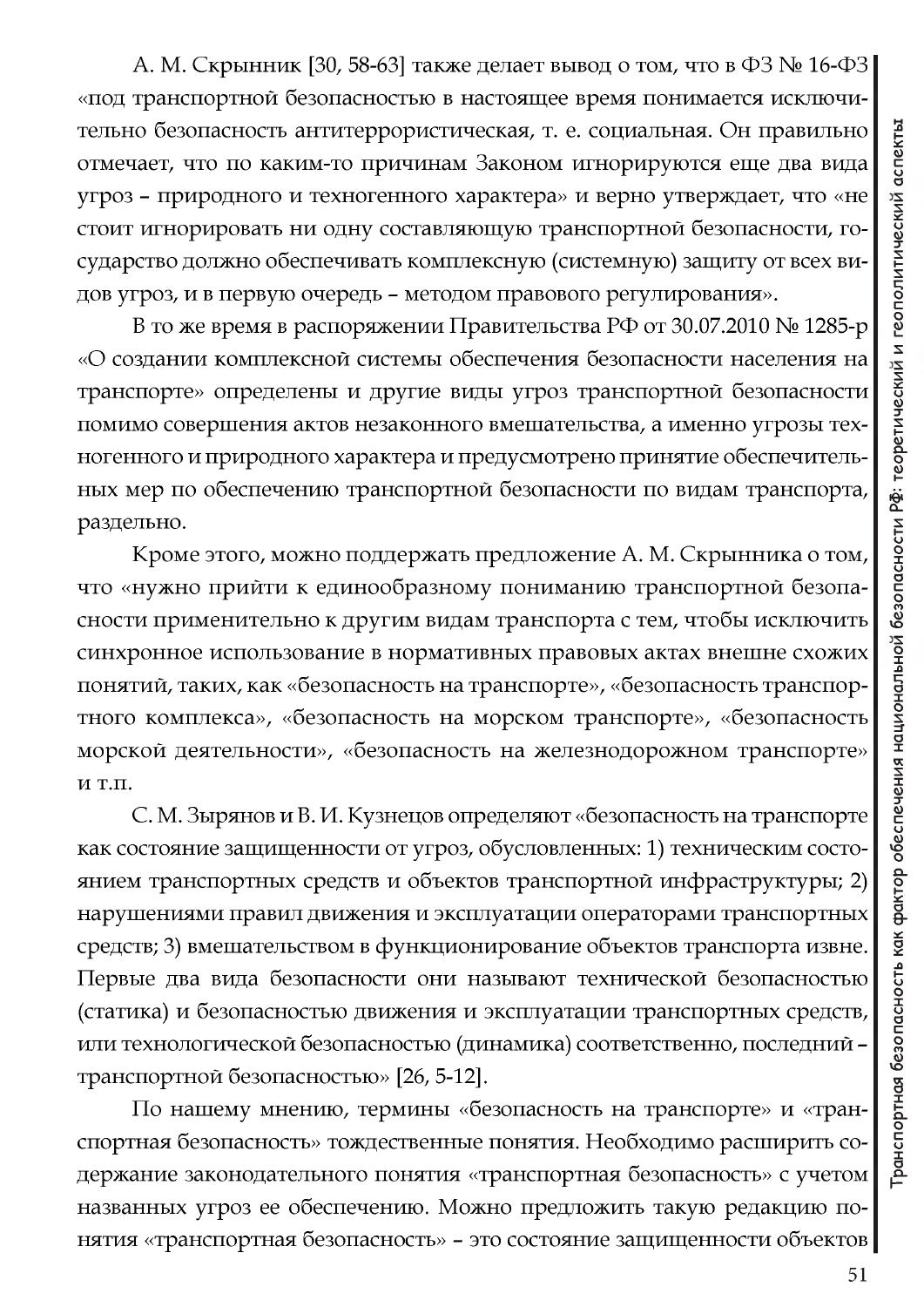транспортной инфраструктуры и транспортных средств от угроз, обусловленных актами незаконного вмешательства; различными техническими неисправностями (износом) этих средств, а также нарушениями правил безопасной их эксплуатации.

Указом Президента РФ от 12 мая 2009 г. № 537 [7] утверждена Стратегия национальной безопасности Российской Федерации до 2020 года. В ней дается новое определение национальной безопасности, как состояния защищенности личности, общества и государства от внутренних и внешних угроз, которое позволяет обеспечить конституционные права, свободы, достойные качество и уровень жизни граждан, суверенитет, территориальную целостность и устойчивое развитие Российской Федерации, оборону и безопасность государства.

Основными приоритетами национальной безопасности названы национальная оборона, государственная и общественная безопасность (п. 23). К иным приоритетам устойчивого развития относятся: повышение качества жизни российских граждан путем гарантирования личной безопасности, а также высоких стандартов жизнеобеспечения; экономический рост, который достигается, прежде всего, путем развития национальной инновационной системы и инвестиций в человеческий капитал; наука, технологии, образование, здравоохранение и культура, которые развиваются путем укрепления роли государства и совершенствования государственно-частного партнерства; экология живых систем и рациональное природопользование, поддержание которых достигается за счет сбалансированного потребления, развития прогрессивных технологий и целесообразного воспроизводства природно-ресурсного потенциала страны; стратегическая стабильность и равноправное стратегическое партнерство, которые укрепляются на основе активного участия России в развитии многополярной модели мироустройства.

Вызывает удивление отсутствие термина «транспортная безопасность» в тексте документа. В трех пунктах 31, 52 и 62 применяется термин «транспортная инфраструктура» в контексте того, что для противодействия угрозам национальной безопасности необходимо улучшать и развивать транспортную инфраструктуру.

А ведь транспортная безопасность в первую очередь нацелена на удовлетворение государственных и общественных потребностей в перевозках, устойчивое и гармоничное развитие общества, защиту его национальных интересов и обеспечение национальной безопасности.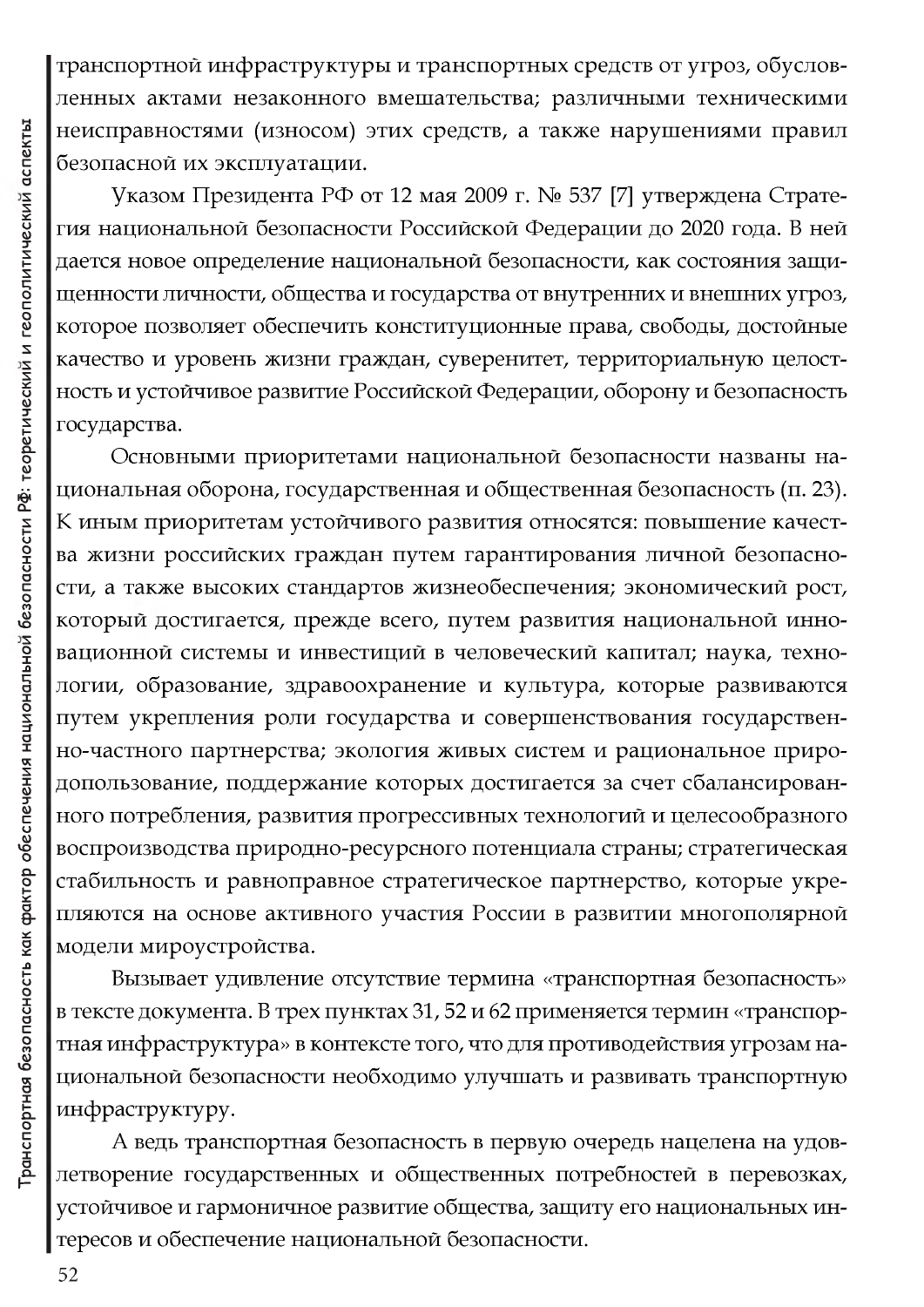Следует заметить, что в Транспортной стратегии Российской Федерации на период до 2030 года [13] показано значение транспортной безопасности для обеспечения национальной безопасности.

Транспорт играет важную роль в социально-экономическом развитии страны. Транспортная система обеспечивает условия экономического роста, повышения конкурентоспособности национальной экономики и качества жизни населения. Освоение регионов, их экономическое развитие, сохранение территориальной целостности России может осуществляться только при наличии развитой транспортной инфраструктуры.

Выгодное географическое положение позволяет России получать значительные доходы от экспорта транспортных услуг, в том числе от осуществления транзитных перевозок по своим коммуникациям.

Важную роль в социально-экономическом развитии страны играет безопасность и экологичность транспортной системы.

Роль транспорта в обеспечении обороноспособности и национальной безопасности России обусловлена ростом требований к мобильности Вооруженных Сил Российской Федерации. Безопасность транспортной системы определяет эффективную работу аварийно-спасательных служб, подразделений гражданской обороны и специальных служб и таким образом определяет условия повышения общенациональной безопасности и снижения террористических рисков.

Стратегическое значение российских железных дорог, а также Северного морского пути состоит в их влиянии на изменение политического ландшафта Евразии за счет интеграции государств в рамках различных межгосударственных политических объединений, в том числе (Шанхайской организации сотрудничества (ШОС), Европейско-Азиатского Экономического Сообщества (ЕврАзЭС), СНГ), устранение угрозы территориальной целостности России и превращение ее в сырьевой придаток Запада.

Ю. Ф. Голиусов верно подчеркивает важную «роль Центральной Азии, через которую в прошлом проходили главные транспортно-торговокоммуникационные артерии Евразийского континента, в том числе Великий шелковый путь, по которому шел беспрерывный обмен не только товарами, но также знаниями, идеями, духовными ценностями».

Солидарны с его мнением, о том, что «возрождение «Шелкового пути» как своеобразного символа готовности к мирному сотрудничеству и экономическим связям народов, создание в рамках СНГ (ЕврАзЭС) в интересах экономической интеграции стран-участниц: Белоруссии, Казахстана, Киргизии,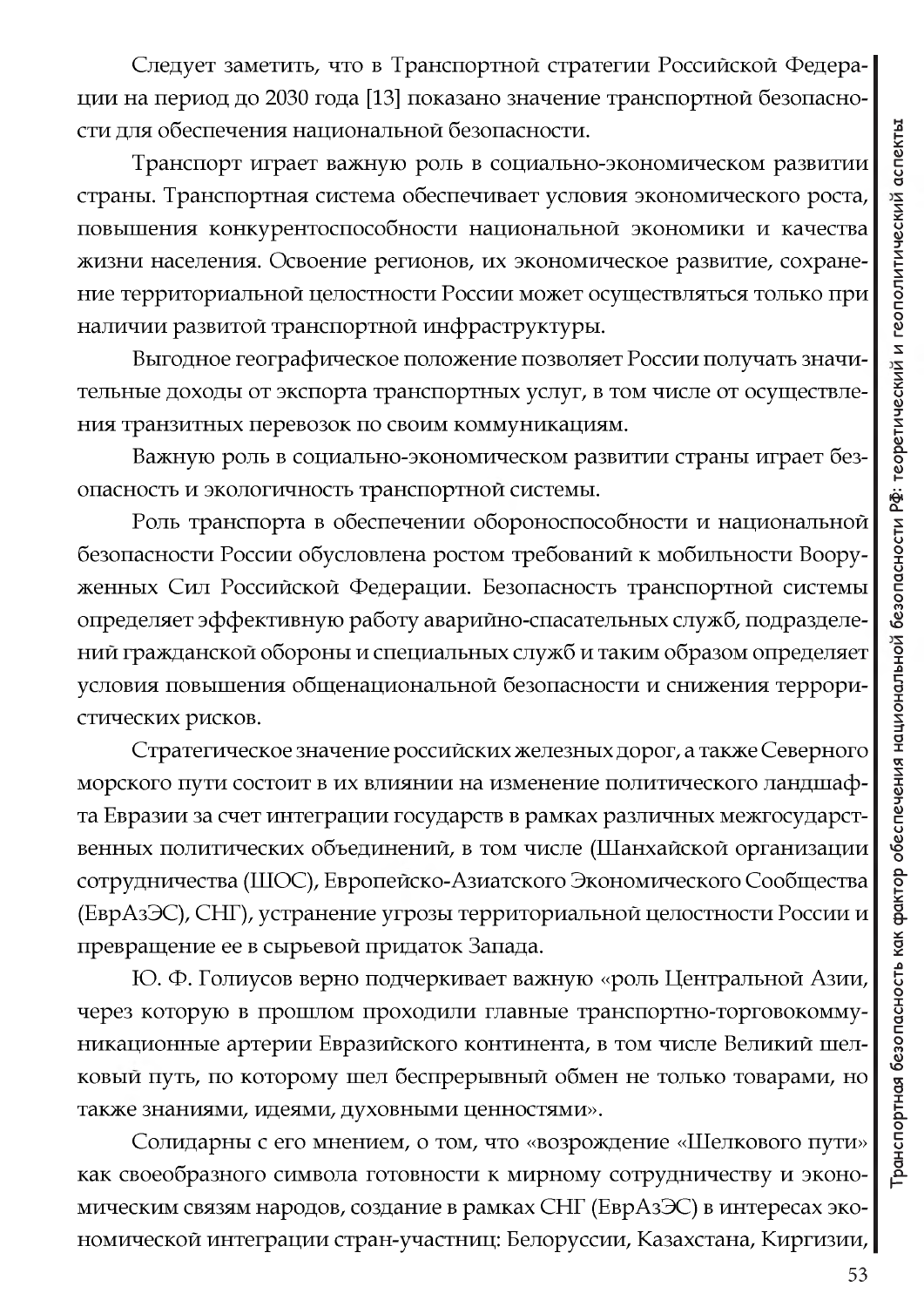Таджикистана и России, образование по инициативе Казахстана Центрально-Азиатского Содружества (ЦАС), куда вошли Киргизия, Казахстан, Узбекистан и Таджикистан, оформление ШОС как международной структуры призваны решать политические и экономические вопросы, значительная роль в которых отводится транспортной интеграции» [23, 17].

Однако в транспортном комплексе имеются серьезные недостатки. Вопервых, не завершено формирование опорной сети федеральных автомобильных дорог, связывающей все регионы России, особенно в районах Крайнего Севера, Республике Саха (Якутия), Магаданской области, Чукотском автономном округе и др.

Во-вторых, федеральные автомобильные дороги исчерпали свою пропускную способность.

В-третьих, многие субъекты Российской Федерации практически полностью лишились как сети местных авиалиний, так и аэродромов местных воздушных линий. Сокращение местных перевозок, закрытие авиалиний, развал авиатранспортной инфраструктуры.

Имеется резкое отставание инфраструктуры и оборудования аэропортов от уровня развития международной гражданской авиации.

В-четвертых, развитие российских портов и смежной транспортной инфраструктуры происходит неравномерно. Накопились значительные различия по уровням технологичности и капитализации портовых узлов. Имеется дефицит портовых мощностей, ориентированных на перевалку импортных грузов (контейнеры и накатные грузы), который вызван опережающим развитием в течение последних лет портовых мощностей, направленных на перевалку экспортных грузов.

В-пятых, отмечается техническое и технологическое отставание транспортной системы России по сравнению с развитыми странами. Она не готова к повсеместному применению современных технологий, в первую очередь - контейнерных. Растущий спрос на грузовые перевозки сдерживается неразвитостью транспортно-логистической системы страны. На низком уровне остается транспортно-экспедиционное обслуживание населения и экономики. В стране отсутствует высокоскоростное железнодорожное сообщение.

Остается на низком уровне инновационная составляющая в развитии парков подвижного состава и технических средств транспорта, особенно при осуществлении внутренних перевозок. Существенно отставание и по экологическим параметрам работы транспорта.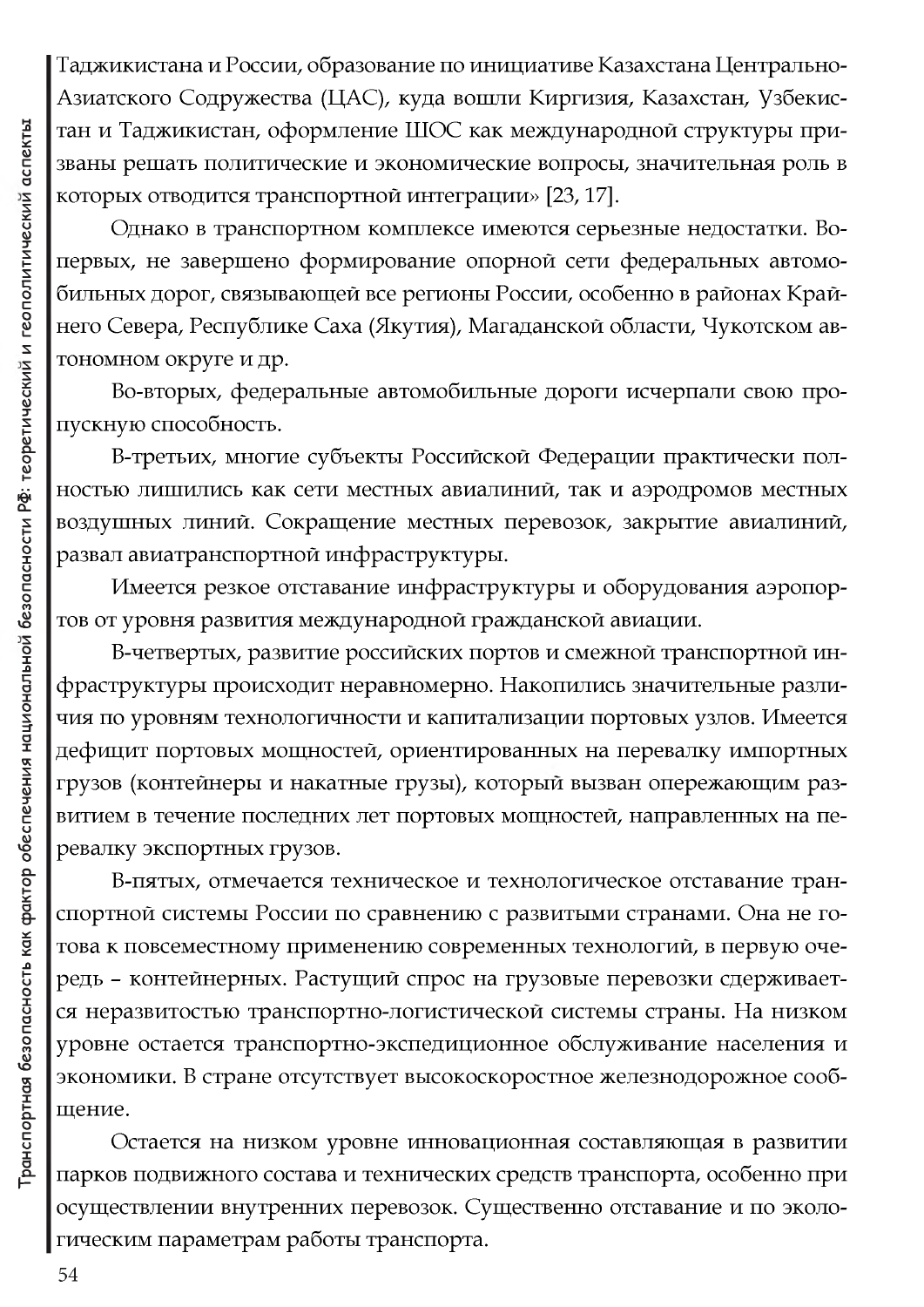В-шестых, не получает должного развития городской общественный транспорт, в том числе его современные скоростные виды, которые могли бы существенно снизить остроту проблемы транспортного развития мегаполисов.

В-седьмых, во всех отраслях транспортного комплекса сохраняются тенденции старения основных фондов и их неэффективного использования. Состояние многих технических средств транспорта подошло к критическому уровню. Значительная часть их эксплуатируется за пределами нормативного срока службы, другая - приближается к этому сроку. Как следствие, существенно ухудшаются показатели безопасности и экономической эффективности работы транспорта [13].

Из отмеченного вытекает, что в настоящее время налицо несбалансированность развития единой транспортной системы России. В Транспортной стратегии РФ определены конкретные меры по устранению такого положения.

Имеются существенные недостатки и в вопросе правового регулирования обеспечения транспортной безопасности. Остановимся лишь на некоторых из них. Так, С. В. Трофимов правильно замечает, что в «Кодексе внутреннего водного транспорта» от 7 марта 2001 г. № 24-ФЗ (ред. от 23.04.2012) нет такого понятия, как «календарный срок технического ресурса» речного судна. А существующие Правила эксплуатации судов внутреннего водного транспорта фактически позволяют эксплуатировать их до полного износа. Документом, достаточным для удостоверения технической пригодности судна к эксплуатации, является свидетельство о прохождении ежегодного технического осмотра. Те же самые правила, кстати, действуют по умолчанию и в отношении эксплуатации автомобилей» [33].

Недостатки имеются и в правовом регулировании вопросов обязательного страхования жизни и здоровья пассажиров. Так, с 1 января 2013 г. из Кодекса внутреннего водного транспорта исключена статья 98 «Страхование жизни и здоровья пассажиров». В «Уставе автомобильного транспорта и городского наземного электрического транспорта» от 8 ноября .2007 г. № 259- $\Phi$ 3 (ред. от 28.07.2012) также нет такой статьи.

Сегодня, только Воздушный кодекс РФ от 19 марта 1997 г. № 60-ФЗ (ред. от 28.07.2012) предусматривает более или менее приемлемый уровень страховых выплат (до 2 миллионов рублей) перевозчика за вред, причиненный при воздушной перевозке пассажира его жизни или здоровью. Заметим, что эта сумма существенно меньше, чем уровень страховых выплат при авиапроисшествиях в большинстве стран мира.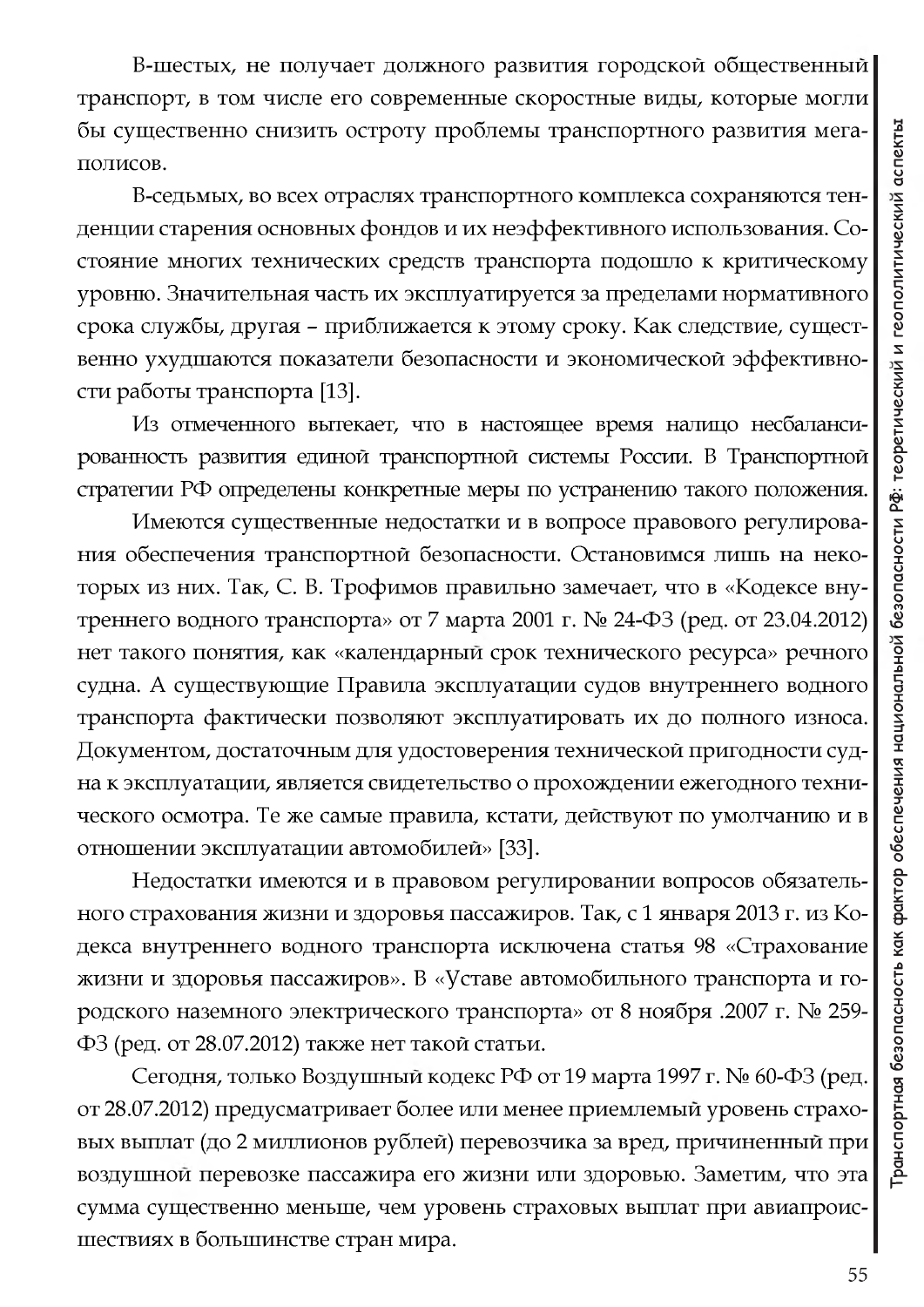Таким образом, во все транспортные уставы и кодексы необходимо внести соответствующие дополнения, устанавливающие обязанности перевозчиков заключать договоры обязательного страхования жизни, здоровья и имущества пассажиров по аналогии с Воздушным кодексом РФ.

В настоящее время в соответствии с нормами Федерального закона от 8 декабря 1998 г. № 14-ФЗ «Об обществах с ограниченной ответственностью» (ред. от 29.12.2012) можно зарегистрировать общество, осуществляющее перевозки, при заявленном размере уставного капитала всего лишь в 10000 рублей. В этой связи необходимо законодательно увеличить его размер для компаний-перевозчиков, памятуя, что перевозочная деятельность предполагает использование источников повышенной опасности.

Ю. В. Степаненко правильно подметил, что ст. 5 ФЗ «О транспортной безопасности» к субъектам, осуществляющим оценку уязвимости объектов транспортной инфраструктуры и транспортных средств от актов незаконного вмешательства в их деятельность, относит и ОВД. Однако в настоящее время в системе МВД России отсутствуют такие организации [32, 39].

Федеральным законом от 27.07.2010 № 195-ФЗ в КоАП РФ была введена статья 11.15.1, предусматривающая ответственность за неисполнение требований по обеспечению транспортной безопасности объектов транспортной инфраструктуры и транспортных средств.

В статье установлена ответственность за два состава административного правонарушения, один из которых является основным (ч. 1), а второй – составом с отягчающими обстоятельствами (ч. 2). Закон рассматривает в качестве обстоятельства, отягчающего административную ответственность, повторность совершения правонарушения.

Сформулированный в статье 11.15.1 состав правонарушения является общим и распространяется на все виды транспорта. При этом в КоАП РФ содержатся также специальные составы правонарушений, предусматривающие ответственность за невыполнение требований по обеспечению безопасности функционирования отдельных видов транспорта (например, статьи 11.3.1, 11.6, 11.10, 11.16 и др.). Н. Г. Салищева справедливо отмечает, что «при конкуренции общей и специальной норм КоАП РФ ответственность должна наступать по норме, содержащей специальный состав административного правонарушения» [28, 234].

Таким образом, укрепление национальной безопасности Российской Федерации взаимосвязано и взаимообусловлено транспортной безопасностью.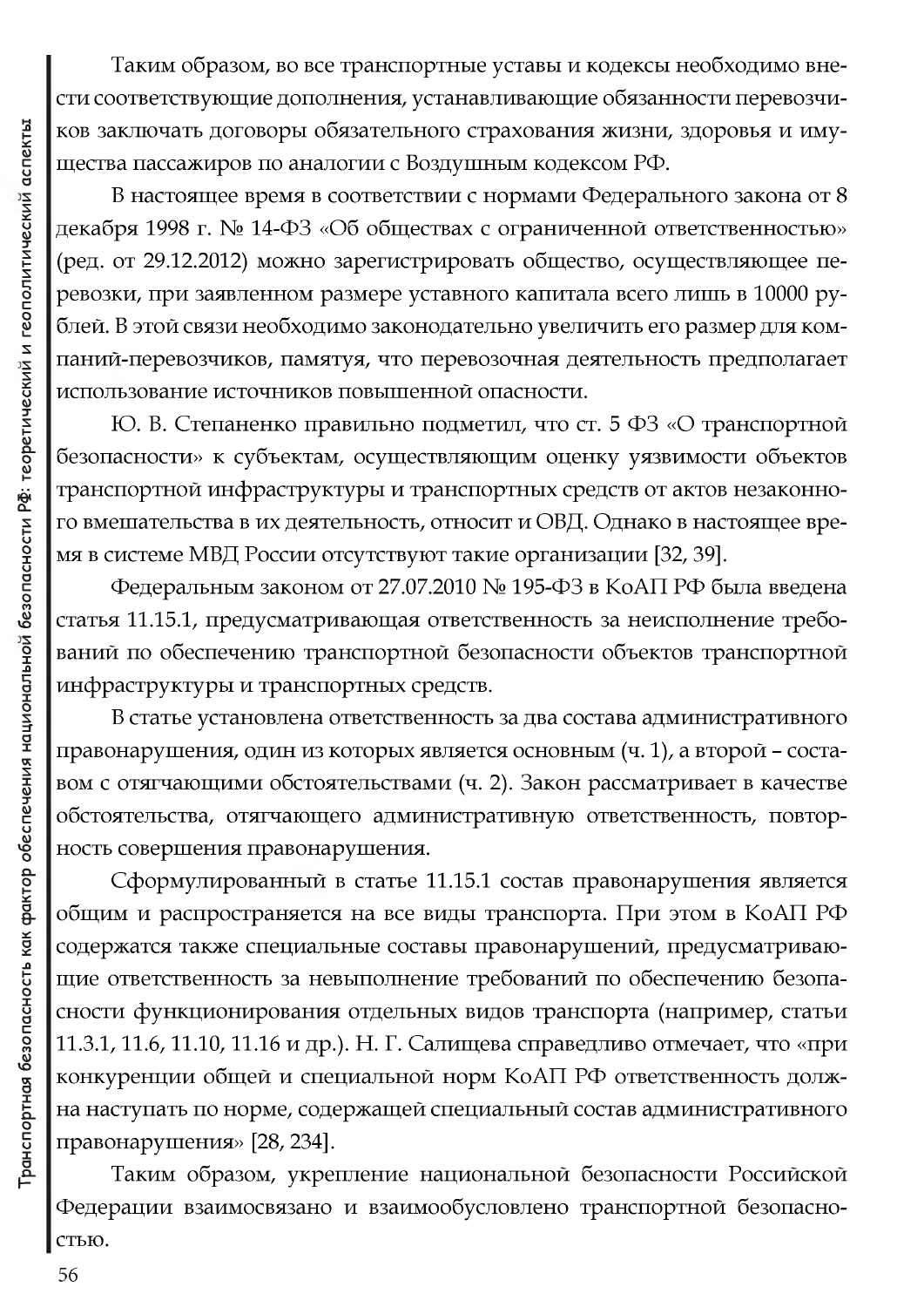Значимость транспортной безопасности следует понимать как свойство транспортной системы России, позволяющее ей динамично развиваться, интегрироваться в мировое транспортное пространство, реализовать транзитный потенциал страны и стать ведущей мировой державой.

## Список литературы:

Кодекс Российской Федерации об административных правона-1. рушениях от 30 декабря 2001 № 195-ФЗ // Система ГАРАНТ: [Электронный ресурс] / НПП Гарант-Сервис. – Электрон. дан. – [М., 2013].

 $2.$ Уголовный кодекс Российской Федерации от 13 июня 1996 № 63-ФЗ // Система ГАРАНТ: [Электронный ресурс] / НПП Гарант-Сервис. -Электрон. дан. - [М., 2013].

Федеральный закон от 10 декабря 1995 № 196-ФЗ «О безопасно-3. сти дорожного движения» // Система ГАРАНТ: [Электронный ресурс] / НПП Гарант-Сервис. - Электрон. дан. - [М., 2013].

Федеральный закон от 10 января 2003 № 17-ФЗ «О железнодо-4. рожном транспорте в Российской Федерации» // Система ГАРАНТ: [Электронный ресурс] / НПП Гарант-Сервис. - Электрон. дан. - [М., 2013].

Федеральный закон от 10 января 2003 № 18-ФЗ «Устав железнодо-5. рожного транспорта Российской Федерации» // Система ГАРАНТ: [Электронный ресурс] / НПП Гарант-Сервис. - Электрон. дан. - [М., 2013].

Федеральный закон от 09 февраля 2007 № 16-ФЗ «О транспор-6. тной безопасности» // Система ГАРАНТ: [Электронный ресурс] / НПП Гарант-Сервис. - Электрон. дан. - [М., 2013].

Указ Президента РФ от 12 мая 2009 г. № 537 «О Стратегии нацио-7. нальной безопасности Российской Федерации до 2020 года» // СЗ РФ. 2009. № 20. Ст. 2444.

Указ Президента РФ от 31 марта 2010 № 403 «О создании ком-8. плексной системы обеспечения безопасности населения на транспорте» // Система ГАРАНТ: [Электронный ресурс] / НПП Гарант-Сервис. - Электрон. дан. - [М., 2013].

Постановление Правительства РФ от 5 декабря 2001 № 848 9. «О Федеральной целевой программе «Развитие транспортной системы России (2010-2015 годы)» // Система ГАРАНТ: [Электронный ресурс] / НПП Гарант-Сервис. - Электрон. дан. - [М., 2013].

Постановление Правительства РФ от 30 июля 2004 № 398 «Об 10. утверждении Положения о Федеральной службе по надзору в сфере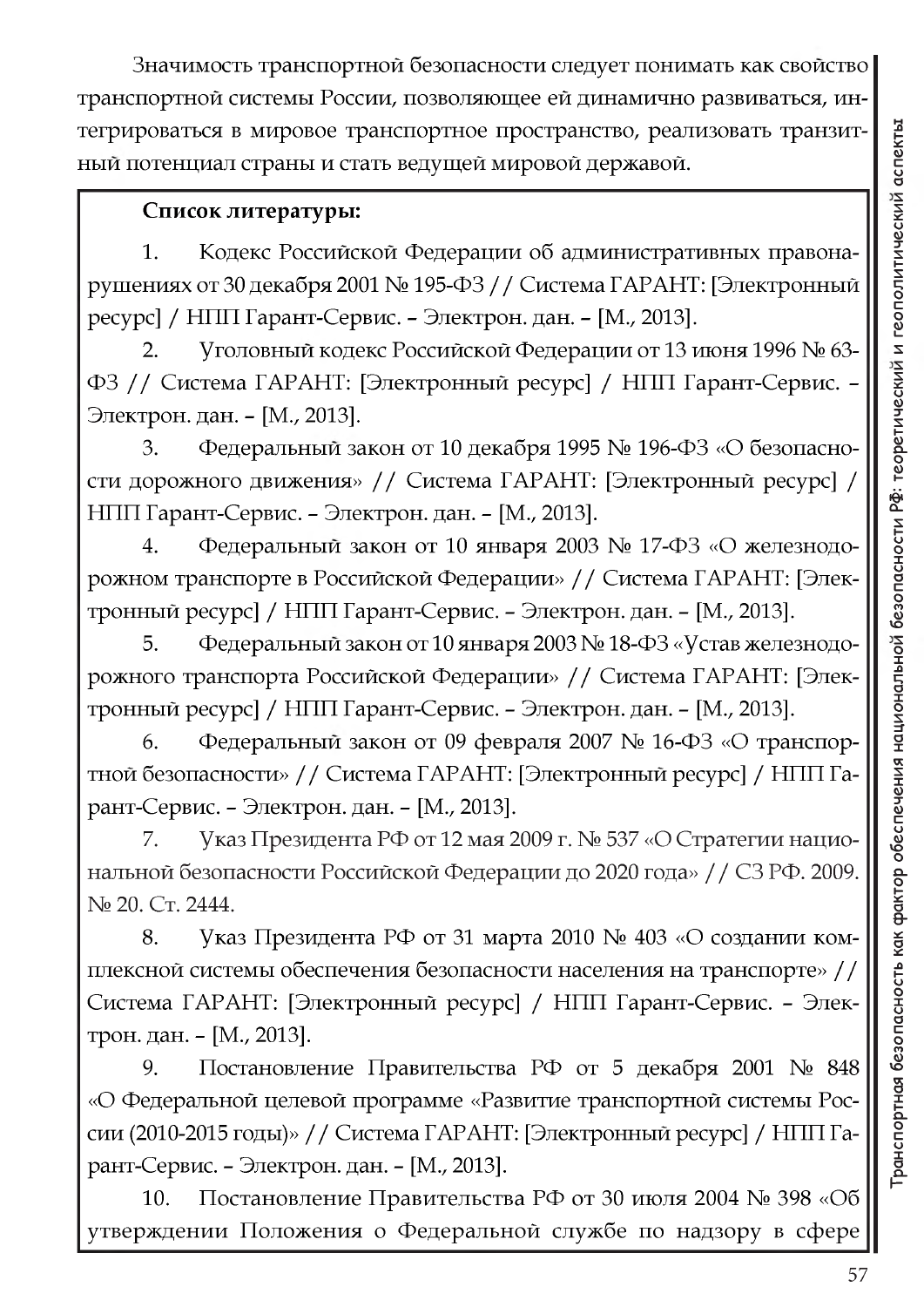инфрасльдахил и пранспортных средств железнодорожного пранспорта» инаоду Требований рант-Сервис. - Электрон. дан. - [М., 2013]. 17. безопасности Приказ Минтранса РФ от 8 февраля 2011 № 43 ПO обеспечению  $\mathbf{R}\mathbf{R}$ различных категорий понтаризнет безопасности, объектов «Об утверждении хишованник транспортной

рожного хозяйства» // Система ГАРАНТ: [Электронный ресурс] / НІІІ Гаод и втопление отонапортных средств автомобильного транспорта и доуровни безопасности для различных категорий объектов транспортной ин-Требований по обеспечению транспортной безопасности, учитывающих 16. Приказ Минтранса РФ от 8 февраля 2011 № 42 «Об утверждении

трон. дан. - [М., 2013]. драструктуры и транспортных средств морского и речного транспорта» уровни безопасности для различных категорий объектов транспортной ин-Требований по обеспечению транспортной безопасности, учитывающих Система ГАРАНТ: [Электронный ресурс] / НІПІ Гарант-Сервис. 15. Приказ Минтранса РФ от 8 февраля 2011 № 41 «Об утверждении  $\mathbf I$ Элек-

Сервис. - Электрон. дан. - [М., 2013]. транспорте» // Система ГАРАНТ: [Электронный ресурс] / НПП Гарантсоздании комплексной системы обеспечения безопасности населения 14.

CepBNC.г. № 1734-р. // Система ГАРАНТ: [Электронный ресурс] / Электрон. дан. - [М., 2013]. Распоряжение Правительства РФ от 30 июля 2010 № 1285-р «О НПП Гарант-

Hа

2030 года. Утверждена распоряжением Правительства РФ от 22 ноября 2008 13. Транспортная стратегия Российской Федерации на период до вис. - Электрон. дан. - [М., 2013].

средств» // Система ГАРАНТ: [Электронный ресурс] / НПП Гарант-Сер-

ки уязвилости объектов транспортной инфраструктуры и транспортных

верждении Правил аккредитации юридических лиц для проведения оцен-

Постановление Правительства РФ от 31 марта 2009 № 289 «Об

YT-

спортных средств и о порядке их объявления (установления)» // Система

|Электронный ресурс] / НПП Гарант-Сервис.

 $\mathbf I$ 

Электрон. дан.

 $\mathbf{I}$ 

TAPAHT:

[M., 2013].

12.

уровнях безопасности объектов транспортной инфраструктуры и тран-

Постановление Правительства РФ от 10 декабря 2008 № 940 «Об

транспорта» // Система ГАРАНТ: [Электронный ресурс] / НПП Гарант-

Сервис.

 $\mathbf{I}$ 

Электрон. дан. - [М., 2013].

11.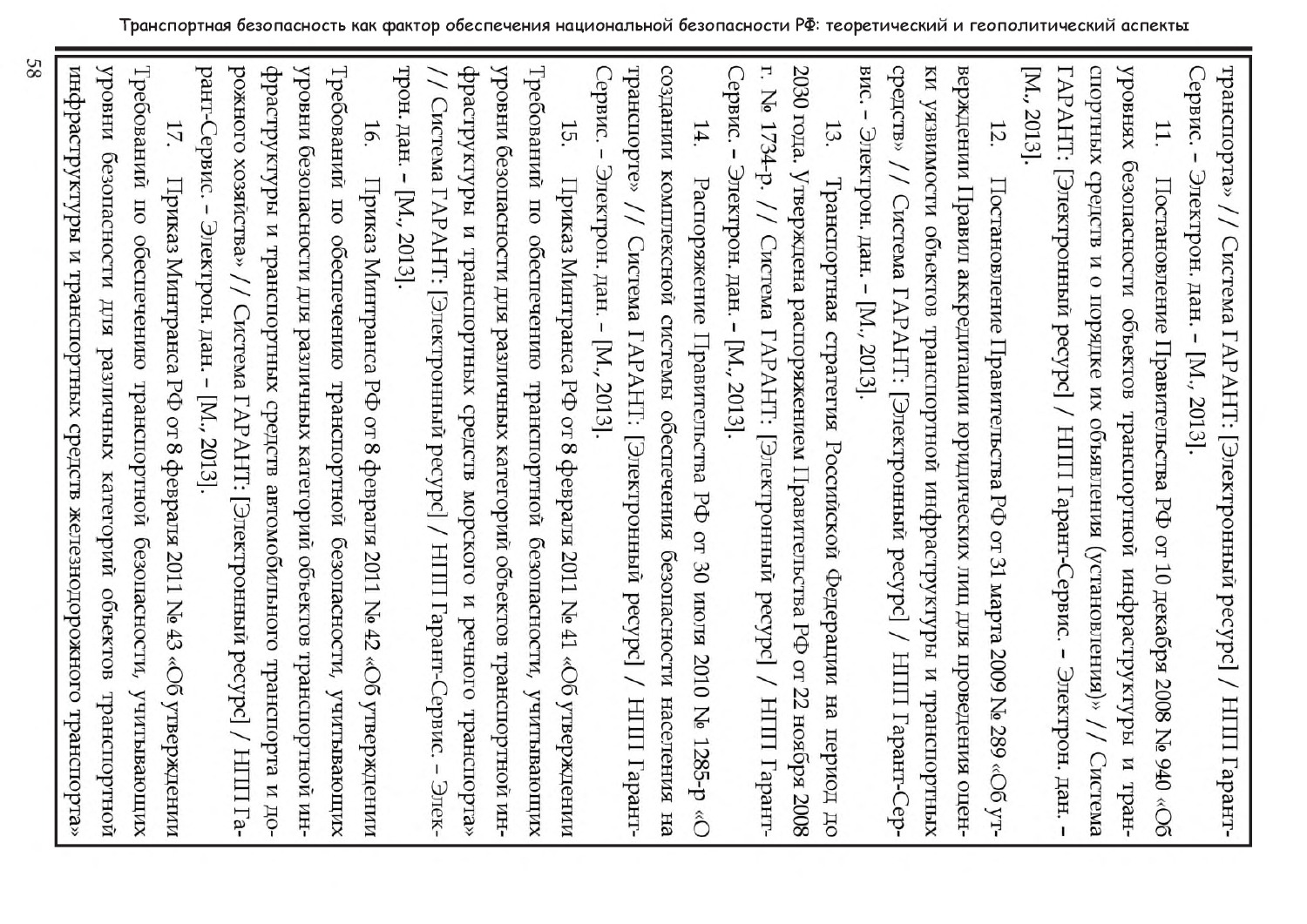// Система ГАРАНТ: [Электронный ресурс] / НПП Гарант-Сервис. - Элек-TpoH. gaH. - [M., 2013].

18. Приказ Минтранса России от 21 февраля 2011 № 62 (ред. от 24.04.2012) «О Порядке установления количества категорий и критериев категорирования объектов транспортной инфраструктуры и транспортных средств компетентными органами в области обеспечения транспортной безопасности» // Система ГАРАНТ: [Электронный ресурс] / НПП Гарант-Сервис. - Электрон. дан. - [М., 2013].

19. Приказ Минтранса РФ от 5 августа 2011 № 209 «Об утверждении Требований по обеспечению транспортной безопасности, учитывающих уровни безопасности для различных категорий объектов транспортной инфраструктуры и транспортных средств городского наземного электрического транспорта» // Система ГАРАНТ: [Электронный ресурс] / НПП Гарант-Сервис. - Электрон. дан. - [М., 2013].

20. Приказ Росморречфлота от 13 апреля 2005 г. № 8 «Об утверждении Устава Государственного учреждения «Российский морской регистр судоходства» // Система ГАРАНТ: [Электронный ресурс] / НПП Гарант-Сервис. - Электрон. дан. - [М., 2013].

21. Приказ Росморречфлота от 13 апреля 2005 № 9 «Об утверждении Устава федерального государственного учреждения «Российский Речной Регистр» // Система ГАРАНТ: [Электронный ресурс] / НПП Гарант-Сервис. - Электрон. дан. - [М., 2013].

22. Басыров Л. А. К вопросу о системе транспортной безопасности России // Транспортное право, 2011. №1.

23. Голиусов Ю. Ф. Государственная транспортная политика как фактор национальной безопасности России (евразийский аспект): Авторфер. дисс... д. п. н. М. 2010.

24. Гудема Г. Х., Степаненко Ю. В. Понятие и содержание транспортной безопасности // Транспортная безопасность и технологии (национальный журнал-каталог). 2005. № 1.

25. Дудышкин Б. Н. Правовые вопросы обеспечения безопасности на транспорте // Транспортное право. 2008. № 4.

26. Зырянов С. М., Кузнецов В. И. Транспортная безопасность и система субъектов ее обеспечения / / Журнал российского права. 2012. № 12.

27. Кокорев И. Г., Степаненко Ю. В. Система транспортной безопасности - составная часть Транспортной стратегии России // Транспортное право. 2004. № 4.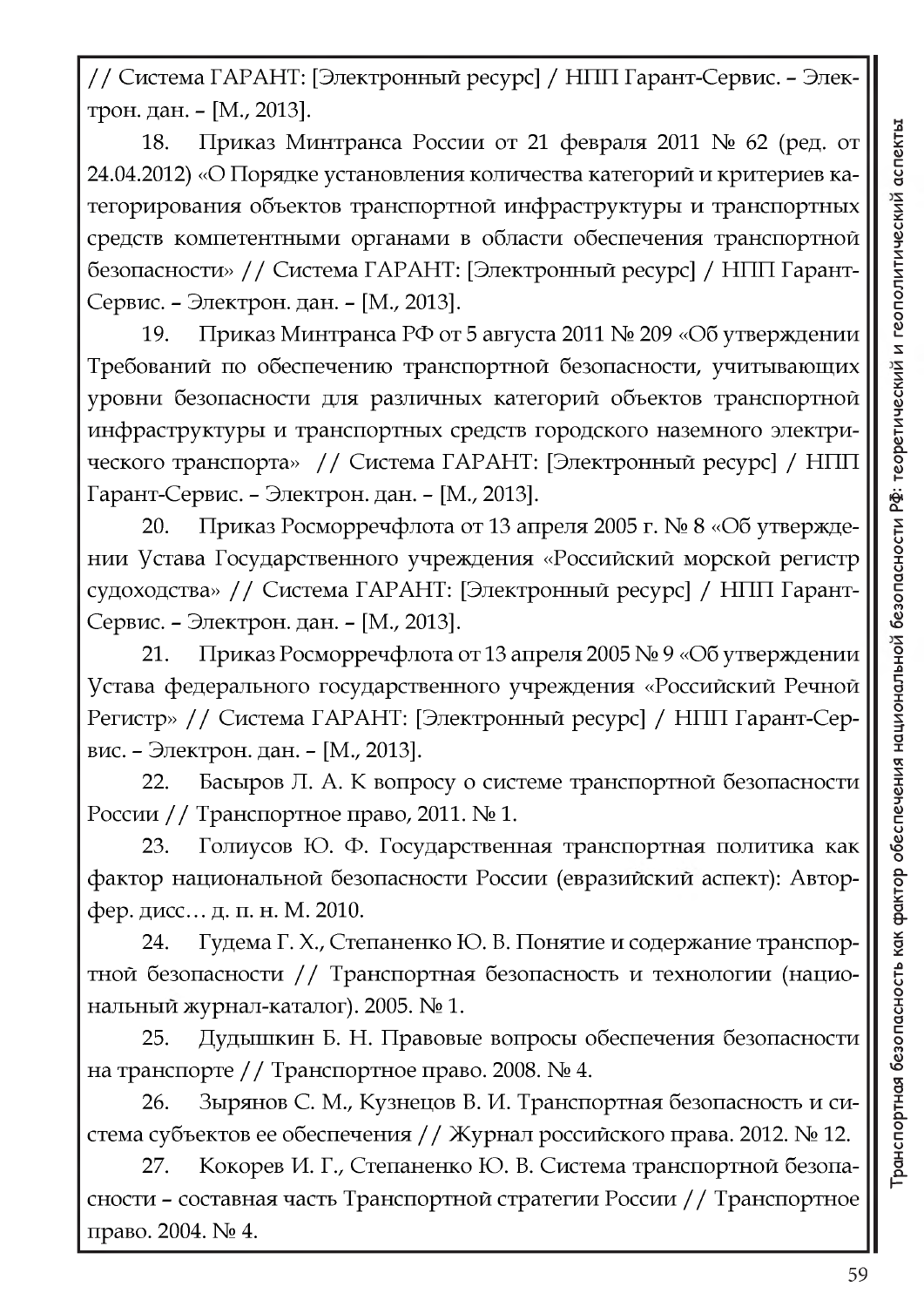Проценко С. В. Угрозы транспортной безопасности Российской 29. Федерации // Российская юстиция. 2010. № 8.

Скрынник А. М. Административный контроль и надзор за обес-30. печением транспортной (морской) безопасности в морских портах // Административное право и процесс. 2012. № 2.

Степаненко Ю. В. Органы внутренних дел на транспорте: вопро-31. сы теории и практики: Монография. М.: ВНИИ МВД России, 2004.

Степаненко Ю. В., Абрамов В. Н. О направлениях научного обес-32. печения транспортной безопасности: Материалы Всероссийской НПК, посвященной 35-летию со дня основания Краснодарского университета МВД России (25 мая 2012 г.). Административно-правовое регулирование правоохранительной деятельности: теория и практика. Краснодар, 2012.

Трофимов С. В. О неотложных мерах по повышению безопасно-33. сти на транспорте // Транспортное право. 2012. № 1.

## **References:**

Code on Administrative Offenses of the Russian Federation from De-1. cember 30, 2001, No. 195-FL [Kodeks Rossiiskoi Federatsii ob administrativnykh pravonarusheniyakh ot 30 dekabrya 2001 Nº 195-FZ]. System GARANT [Electronic resource], Moscow: 2013.

Criminal Code of the Russian Federation from June 13, 1996, No. 63- $2.$ FL [Ugolovnyi kodeks Rossiiskoi Federatsii ot 13 iyunya 1996 № 63-FZ]. System GARANT [Electronic resource], Moscow: 2013.

Federal Law No. 196-FL from December 10, 1995 "On Road Safety" 3. [Federal'nyi zakon ot 10 dekabrya 1995 No 196-FZ «O bezopasnosti dorozhnogo dvizheniya»]. System GARANT [Electronic resource], Moscow: 2013.

Federal Law No 17-FL from January 10, 2003 "On Railway Transport 4. of the Russian Federation" [Federal'nyi zakon ot 10 yanvarya 2003 No 17-FZ «O zheleznodorozhnom transporte v Rossiiskoi Federatsii»]. System GARANT [Electronic resource], Moscow: 2013.

Federal Law No. 18-FL from 10 January 2003 "Charter of the RF 5. Railway Transport" [Federal'nyi zakon ot 10 yanvarya 2003 № 18-FZ «Ustav zheleznodorozhnogo transporta Rossiiskoi Federatsii»]. System GARANT [Electronic resource], Moscow: 2013.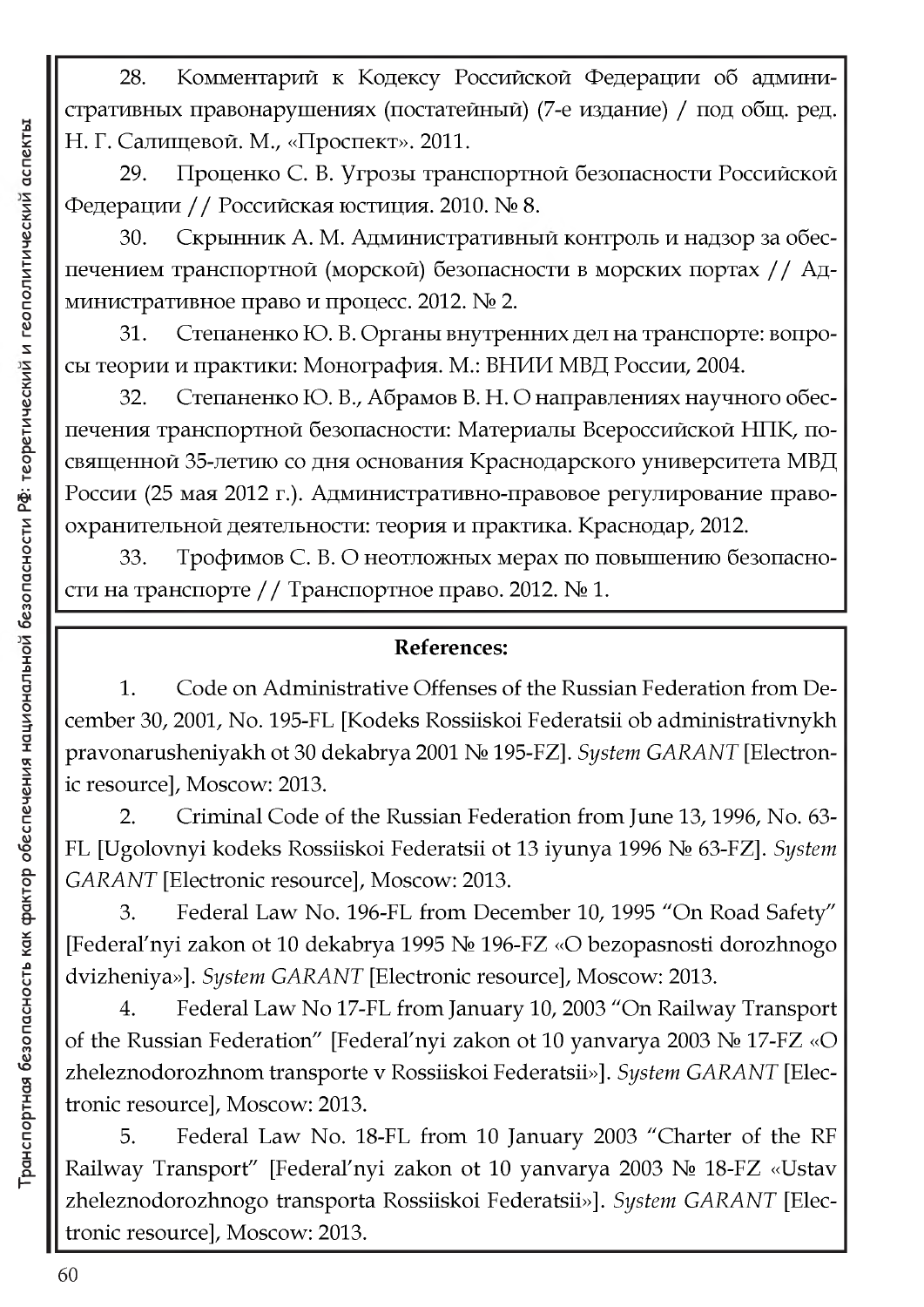6. Federal Law No 16-FL from February 9, 2007 "On Transport Security" [Federal'nyi zakon ot 09 fevralya 2007 No 16-FZ «O transportnoi bezopasnosti»]. *System GARANT* [Electronic resource], Moscow: 2013.

7. RF Presidential Decree No. 537 from May 12, 2009 "On the Strategy of National Security of the Russian Federation up to 2020" [Ukaz Prezidenta RF ot 12 maya 2009 g. No 537 «O Strategii natsional'noi bezopasnosti Rossiiskoi Federatsii do 2020 goda»]. *SZ RF - Collection of Laws of the Russian Federation*, 2009, no. 20, article 2444.

8. RF Presidential Decree No. 403 from March 31, 2010 "On the Establishment of a Comprehensive System to Ensure Public Safety in Transport" [Ukaz Prezidenta RF ot 31 marta 2010 No 403 «O sozdanii kompleksnoi sistemy obespecheniya bezopasnosti naseleniya na transporte»]. *System GARANT* [Electronic resource], Moscow: 2013.

9. RF Government Decree No. 848 from December 5, 2001 "On the Federal Purpose-oriented Programme "Development of Transportation System of Russia (2010-2015)" [Postanovlenie Pravitel'stva RF ot 5 dekabrya 2001 No 848 «O Federal'noi tselevoi programme «Razvitie transportnoi sistemy Rossii (2010-2015 gody)»]. *System GARANT* [Electronic resource], Moscow: 2013.

10. RF Government Decree No. 398 from July 30, 2004 "On Approval of the Provision on the Federal Service for Supervision of Transport" [Postanovlenie Pravitel'stva RF ot 30 iyulya 2004 No 398 «Ob utverzhdenii Polozheniya o Federal'noi sluzhbe po nadzoru v sfere transporta»]. *System GARANT* [Electronic resource], Moscow: 2013.

11. RF Government Decree No. 940 from December 10, 2008 " About the security levels of objects of transport infrastructure and vehicles and the order they are declared (established)" [Postanovlenie Pravitel'stva RF ot 30 iyulya 2004 No 398 «Ob utverzhdenii Polozheniya o Federal'noi sluzhbe po nadzoru v sfere transporta»]. *System GARANT* [Electronic resource], Moscow: 2013.

12. RF Government Decree No. 289 from March 31, 2009 "On Approval the Rules of Accreditation of Legal Entities to Assess the Vulnerability of Transport Infrastructure Objects and Vehicles" [Postanovlenie Pravitel'stva RF ot 31 marta 2009 No 289 «Ob utverzhdenii Pravil akkreditatsii yuridicheskikh lits dlya provedeniya otsenki uyazvimosti ob"ektov transportnoi infrastruktury i transportnykh sredstv»]. *System GARANT* [Electronic resource], Moscow: 2013.

13. Transport Strategy of the Russian Federation up to 2030 Approved by the order of the RF Government No. 1734-r from November 22, 2008 [Transportnaya strategiya Rossiiskoi Federatsii na period do 2030 goda. Utverzhdena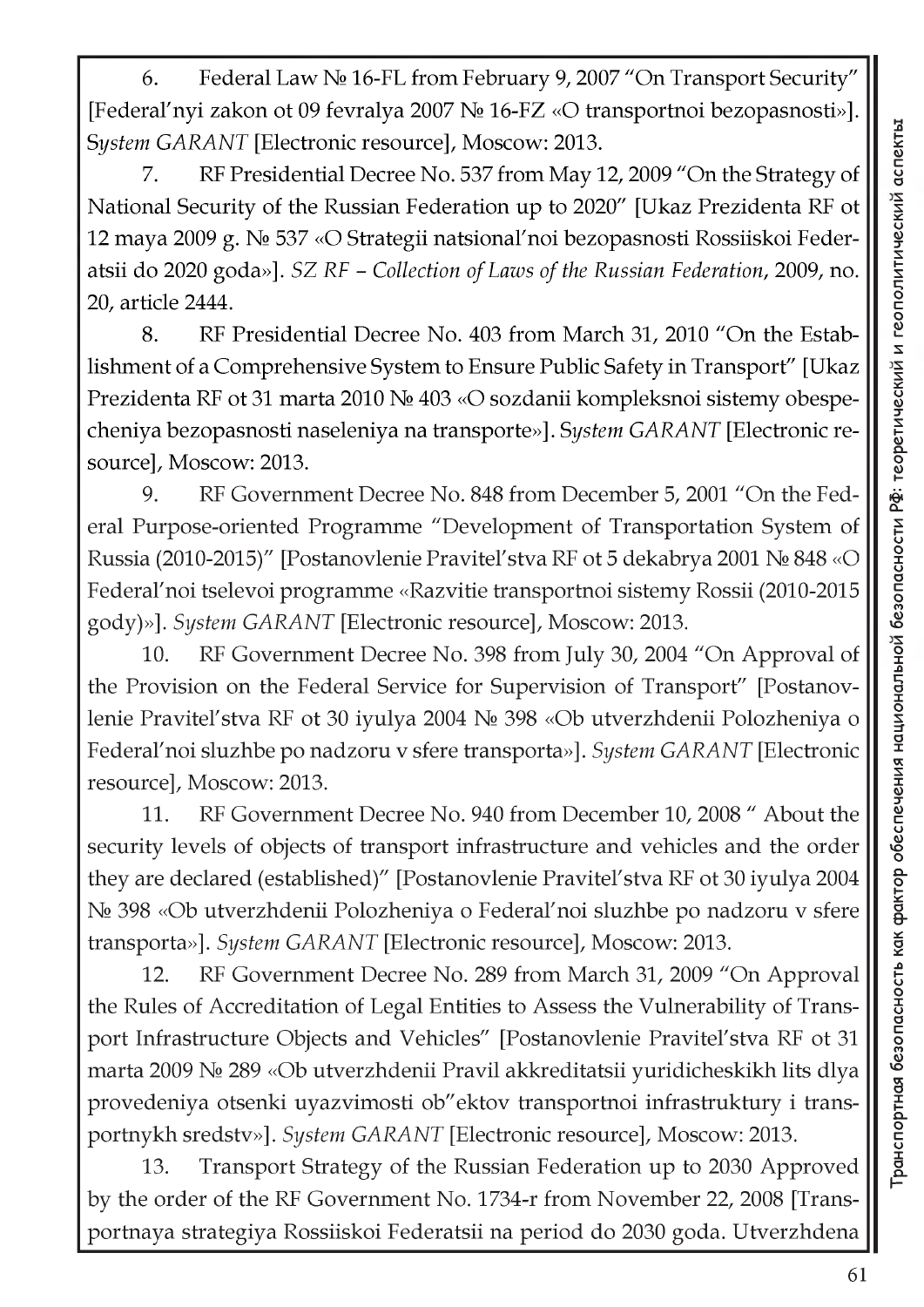rasporyazheniem Pravitel'stva RF ot 22 noyabrya 2008 g. No 1734-r]. *System GA-RANT* [Electronic resource], Moscow: 2013.

14. RF Government Decree No. 1285-r from July 30, 2010 "On the Establishment of a Comprehensive System of Ensuring Public Safety in Transport [Rasporyazhenie Pravitel'stva RF ot 30 iyulya 2010 № 1285-r «O sozdanii kompleksnoi sistemy obespecheniya bezopasnosti naseleniya na transporte»]. *System GARANT* [Electronic resource], Moscow: 2013.

15. Order of the Ministry of Transport of the Russian Federation No. 41 from February 08, 2011 "On Approval the Requirements for Ensuring Transport Security Taking into Account Security Levels for Different Categories of Transport Infrastructure Objects and Maritime and River Transport" [Prikaz Mintransa RF ot 8 fevralya 2011 No 41 «Ob utverzhdenii Trebovanii po obespecheniyu transportnoi bezopasnosti, uchityvayushchikh urovni bezopasnosti dlya razlichnykh kategorii ob"ektov transportnoi infrastruktury i transportnykh sredstv morskogo i rechnogo transporta»]. *System GARANT* [Electronic resource], Moscow: 2013.

16. Order of the Ministry of Transport of the Russian Federation No. 42 from February 08, 2011 "On Approval the Requirements for Ensuring Transport Security Taking into Account Security Levels for Different Categories of Transport Infrastructure Objects, Road Vehicles and Public Road System [Prikaz Mintransa RF ot 8 fevralya 2011 No 42 «Ob utverzhdenii Trebovanii po obespecheniyu transportnoi bezopasnosti, uchityvayushchikh urovni bezopasnosti dlya razlichnykh kategorii ob"ektov transportnoi infrastruktury i transportnykh sredstv avtomobil'nogo transporta i dorozhnogo khozyaistva»]. *System GARANT* [Electronic resource], Moscow: 2013.

17. Order of the Ministry of Transport of the Russian Federation No. 43 from February 08, 2011 "On Approval the Requirements for Ensuring Transport Security Taking into Account Security Levels for Different Categories of Transport Infrastructure Objects and Railway Transport [Prikaz Mintransa RF ot 8 fevralya 2011 No 43 «Ob utverzhdenii Trebovanii po obespecheniyu transportnoi bezopasnosti, uchityvayushchikh urovni bezopasnosti dlya razlichnykh kategorii ob"ektov transportnoi infrastruktury i transportnykh sredstv zheleznodorozhnogo transporta»]. *System GARANT* [Electronic resource], Moscow: 2013.

18. Order of the Ministry of Transport of the Russian Federation No. 62 from February 21, 2011 (as amended 24.04.2012) "On the Procedure of Establishing the Number of Categories and Criteria for Categorization of Transport Infrastructure Objects and Vehicles by the Competent Authorities in the Field of Ensuring Transport Security" [Prikaz Mintransa Rossii ot 21 fevralya 2011 No 62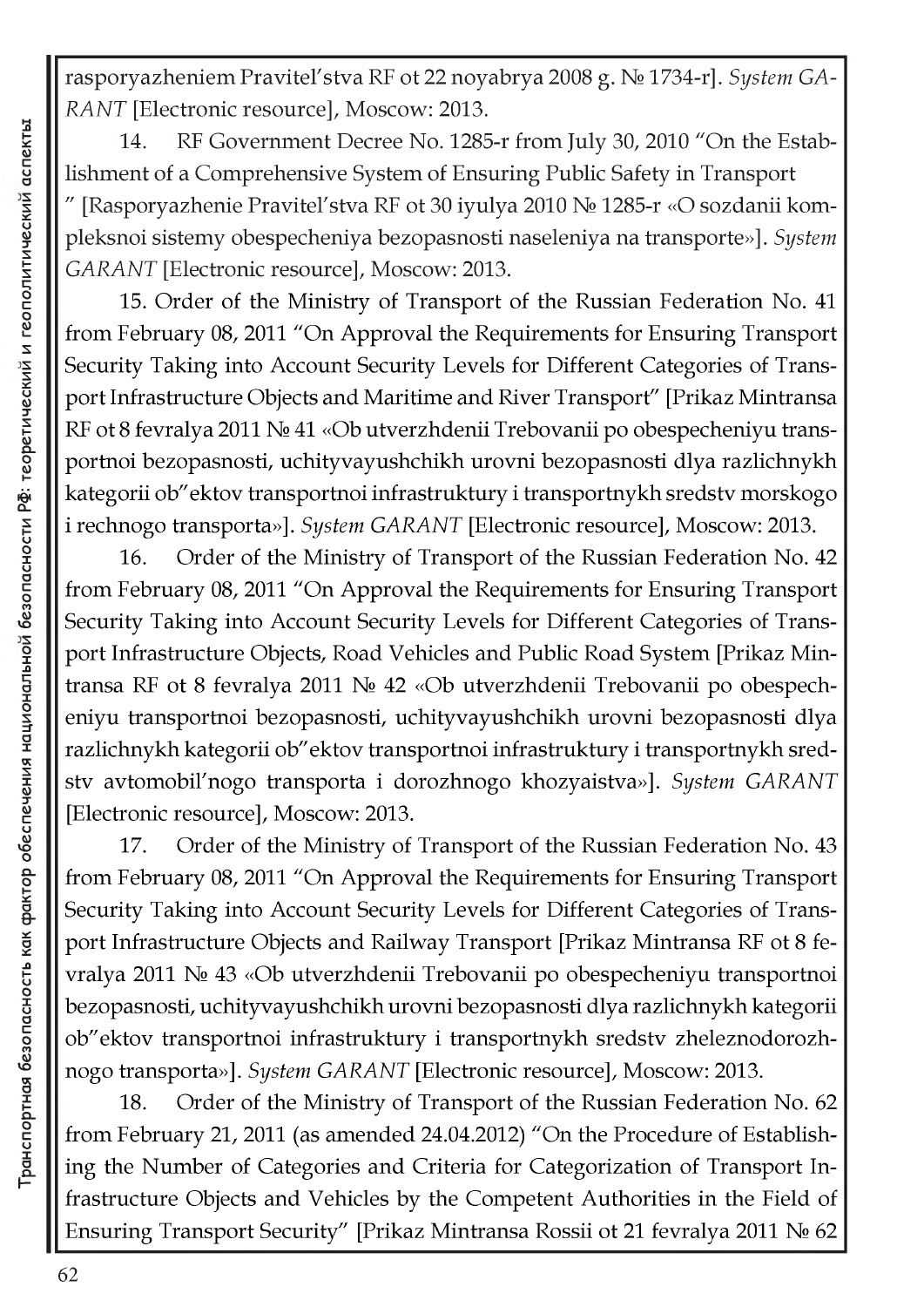(red. ot 24.04.2012) «O Poryadke ustanovleniya kolichestva kategorii i kriteriev kategorirovaniya ob"ektov transportnoi infrastruktury i transportnykh sredstv kompetentnymi organami v oblasti obespecheniya transportnoi bezopasnosti»]. *System GARANT* [Electronic resource], Moscow: 2013.

19. Order of the Ministry of Transport of the Russian Federation No. 209 from August 05, 2011 "On Approval the Requirements for Ensuring Transport Security Taking into Account Security Levels for Different Categories of Transport Infrastructure Objects and Vehicles of Urban Surface Electric Transport [Prikaz Mintransa RF ot 5 avgusta 2011 No 209 «Ob utverzhdenii Trebovanii po obespecheniyu transportnoi bezopasnosti, uchityvayushchikh urovni bezopasnosti dlya razlichnykh kategorii ob"ektov transportnoi infrastruktury i transportnykh sredstv gorodskogo nazemnogo elektricheskogo transporta»]. *System GARANT* [Electronic resource], Moscow: 2013.

20. Order of the Federal Agency of Maritime and River Transport No. 8 from April 13, 2005 "On Approval the Statute of the State Institution "Russian Maritime Register of Shipping" [Prikaz Rosmorrechflota ot 13 aprelya 2005 g. No 8 «Ob utverzhdenii Ustava Gosudarstvennogo uchrezhdeniya «Rossiiskii morskoi registr sudokhodstva»]. *System GARANT* [Electronic resource], Moscow: 2013.

21. Order of the Federal Agency of Maritime and River Transport No. 9 from April 13, 2005 "On Approval the Statute of the Federal State Institution "Russian River Register" [Prikaz Rosmorrechflota ot 13 aprelya 2005  $N_{\rm e}$  9 «Ob utverzhdenii Ustava federal'nogo gosudarstvennogo uchrezhdeniya «Rossiiskii Rechnoi Registr»]. *System GARANT* [Electronic resource], Moscow: 2013.

22. Basyrov L. A. On the System of Transportation Security in Russia [K voprosu o sisteme transportnoi bezopasnosti Rossii]. *Transportnoe pravo - Transport Law,* 2011, no. 1.

23. Goliusov Yu. F. *State Transportation Policy as a Factor of the National Security of Russia (Eurasian Aspect)*: thesis abstract of a candidate of political sciences [Gosudarstvennaya transportnaya politika kak faktor natsional'noi bezopasnosti Rossii (evraziiskii aspekt): Avtorfer. diss... d. p. n.]. Moscow: 2010.

24. Gudema G. Kh., Stepanenko Yu. V. The Concept and Content of Transportation Security [Ponyatie i soderzhanie transportnoi bezopasnosti]. *Transportnaya bezopasnost' i tekhnologii (natsional'nyi zhurnal-katalog) - Transportation Security and Technologies (national magazine-catalogue),* 2005, no. 1.

25. Dudyshkin B. N. Legal Issues of Ensuring Transportation Security